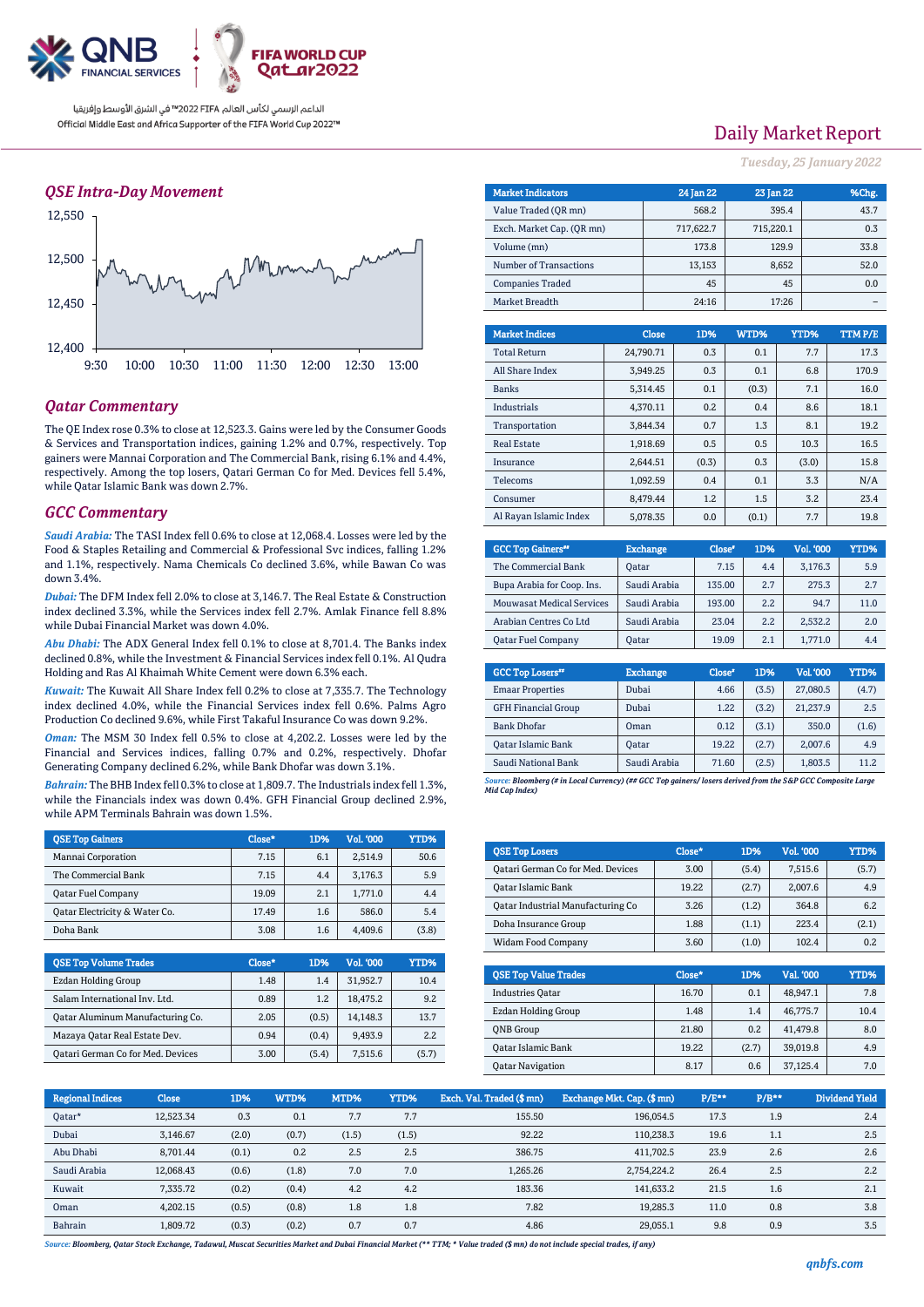

# Daily Market Report

#### *Tuesday, 25 January 2022*

#### *Qatar Market Commentary*

- The QE Index rose 0.3% to close at 12,523.3. The Consumer Goods & Services and Transportation indices led the gains. The index rose on the back of buying support from foreign shareholders despite selling pressure from Qatari, GCC and Arab shareholders.
- Mannai Corporation and The Commercial Bank were the top gainers, rising 6.1% and 4.4%, respectively. Among the top losers, Qatari German Co for Med. Devices fell 5.4%, while Qatar Islamic Bank was down 2.7%.
- Volume of shares traded on Tuesday rose by 33.8% to 173.8mn from 129.9mn on Monday. Further, as compared to the 30-day moving average of 136.9mn, volume for the day was 26.9% higher. Ezdan Holding Group and Salam International Inv. Ltd. were the most active stocks, contributing 18.4% and 10.6% to the total volume, respectively.

| <b>Overall Activity</b>        | Buy %* | Sell %* | Net (OR)        |
|--------------------------------|--------|---------|-----------------|
| Qatari Individuals             | 33.83% | 39.93%  | (34,616,383.8)  |
| <b>Oatari Institutions</b>     | 29.42% | 29.70%  | (1,582,939.1)   |
| Oatari                         | 63.25% | 69.62%  | (36.199.323.0)  |
| <b>GCC</b> Individuals         | 0.60%  | 0.37%   | 1,320,985.1     |
| <b>GCC</b> Institutions        | 3.93%  | 5.36%   | (8, 125, 695.0) |
| GCC                            | 4.53%  | 5.73%   | (6,804,710.0)   |
| Arab Individuals               | 8.52%  | 9.84%   | (7,493,470.0)   |
| Arab Institutions              | 0.00%  | 0.00%   |                 |
| Arab                           | 8.52%  | 9.84%   | (7,493,470.0)   |
| Foreigners Individuals         | 2.94%  | 2.52%   | 2,369,534.4     |
| <b>Foreigners Institutions</b> | 20.77% | 12.30%  | 48,127,968.4    |
| <b>Foreigners</b>              | 23.70% | 14.81%  | 50.497.502.9    |

*Source: Qatar Stock Exchange (\*as a % of traded value)*

### *Earnings Releases, Global Economic Data and Earnings Calendar*

#### Earnings Releases

| Company                              | <b>Market</b> | Currency   | Revenue (mn)<br>402021 | % Change<br>YoY | <b>Operating Profit</b><br>$(mn)$ 402021 | % Change<br>YoY | <b>Net Profit</b><br>$(mn)$ 402021 | % Change YoY |
|--------------------------------------|---------------|------------|------------------------|-----------------|------------------------------------------|-----------------|------------------------------------|--------------|
| <b>ESG Emirates Stallions Group*</b> | Abu Dhabi     | <b>AED</b> | 352.6                  | 171.1%          | -                                        | $\sim$          | 63.1                               | 218.8%       |
|                                      |               |            |                        |                 |                                          |                 |                                    |              |

*Source: Company data, DFM, ADX, MSM, TASI, BHB. (\*Financial for FY2021)*

#### Global Economic Data

| <b>Date</b> | <b>Market</b> | <b>Source</b> | <b>Indicator</b>                     | Period       | Actual | Consensus                | <b>Previous</b> |
|-------------|---------------|---------------|--------------------------------------|--------------|--------|--------------------------|-----------------|
| 01/24       | <b>US</b>     | Markit        | Markit US Manufacturing PMI          | <b>Jan P</b> | 55     | 56.7                     | 57.7            |
| 01/24       | <b>US</b>     | Markit        | Markit US Services PMI               | <b>Tan P</b> | 50.9   | 55.4                     | 57.6            |
| 01/24       | <b>US</b>     | Markit        | Markit US Composite PMI              | <b>Jan P</b> | 50.8   | $\overline{\phantom{a}}$ | 57.0            |
| 01/24       | <b>UK</b>     | Markit        | Markit/CIPS UK Services PMI          | <b>Jan P</b> | 53.30  | 54.00                    | 53.60           |
| 01/24       | <b>UK</b>     | Markit        | Markit/CIPS UK Composite PMI         | <b>Tan P</b> | 53.40  | 54.00                    | 53.60           |
| 01/24       | <b>UK</b>     | Markit        | Markit UK PMI Manufacturing SA       | <b>Tan P</b> | 56.9   | 57.6                     | 57.9            |
| 01/24       | EU            | Markit        | Markit Eurozone Manufacturing PMI    | <b>Jan P</b> | 59.0   | 57.5                     | 58.0            |
| 01/24       | <b>EU</b>     | Markit        | Markit Eurozone Services PMI         | <b>Jan P</b> | 51.20  | 52.00                    | 53.10           |
| 01/24       | <b>EU</b>     | Markit        | Markit Eurozone Composite PMI        | <b>Tan P</b> | 52.4   | 52.6                     | 53.3            |
| 01/24       | Germany       | Markit        | Markit/BME Germany Manufacturing PMI | <b>Jan P</b> | 60.5   | 57                       | 57.4            |
| 01/24       | Germany       | Markit        | Markit Germany Services PMI          | <b>Tan P</b> | 52.2   | 48                       | 48.7            |
| 01/24       | Germany       | Markit        | Markit/BME Germany Composite PMI     | <b>Jan P</b> | 54.3   | 49.4                     | 49.9            |
| 01/24       | France        | Markit        | <b>Markit France Services PMI</b>    | <b>Jan P</b> | 53.1   | 55.3                     | 57.0            |
| 01/24       | France        | Markit        | Markit France Manufacturing PMI      | <b>Jan P</b> | 55.5   | 55.3                     | 55.6            |
| 01/24       | France        | Markit        | Markit France Composite PMI          | <b>Jan P</b> | 52.7   | 54.7                     | 55.8            |
| 01/24       | Japan         | Markit        | Jibun Bank Japan PMI Services        | <b>Jan P</b> | 46.6   | $\qquad \qquad -$        | 52.1            |
| 01/24       | Japan         | Markit        | Jibun Bank Japan PMI Composite       | <b>Jan P</b> | 48.8   | $\overline{\phantom{a}}$ | 52.5            |
| 01/24       | Japan         | Markit        | Jibun Bank Japan PMI Mfg             | <b>Jan P</b> | 54.6   | $\qquad \qquad -$        | 54.3            |

*Source: Bloomberg (s.a. = seasonally adjusted; n.s.a. = non-seasonally adjusted; w.d.a. = working day adjusted)*

#### Earnings Calendar

| <b>Tickers</b> | <b>Company Name</b>                           | Date of reporting 4Q2021 results | No. of days remaining | <b>Status</b> |
|----------------|-----------------------------------------------|----------------------------------|-----------------------|---------------|
| GWCS           | <b>Gulf Warehousing Company</b>               | 25-Jan-22                        | $\mathbf 0$           | Due           |
| <b>NLCS</b>    | Alijarah Holding                              | 27-Jan-22                        | $\overline{c}$        | Due           |
| <b>MARK</b>    | Masraf Al Rayan                               | 27-Jan-22                        | $\overline{c}$        | Due           |
| <b>UDCD</b>    | <b>United Development Company</b>             | 2-Feb-22                         | 8                     | Due           |
| <b>VFQS</b>    | Vodafone Qatar                                | 2-Feb-22                         | 8                     | Due           |
| QAMC           | <b>Qatar Aluminum Manufacturing Company</b>   | 3-Feb-22                         | 9                     | Due           |
| QCFS           | Qatar Cinema & Film Distribution Company      | 5-Feb-22                         | 11                    | Due           |
| <b>IHGS</b>    | <b>INMA Holding Group</b>                     | 6-Feb-22                         | 12                    | Due           |
| IQCD           | <b>Industries Oatar</b>                       | 7-Feb-22                         | 13                    | Due           |
| <b>QIMD</b>    | <b>Qatar Industrial Manufacturing Company</b> | 7-Feb-22                         | 13                    | Due           |
| QISI           | <b>Qatar Islamic Insurance Group</b>          | 9-Feb-22                         | 15                    | Due           |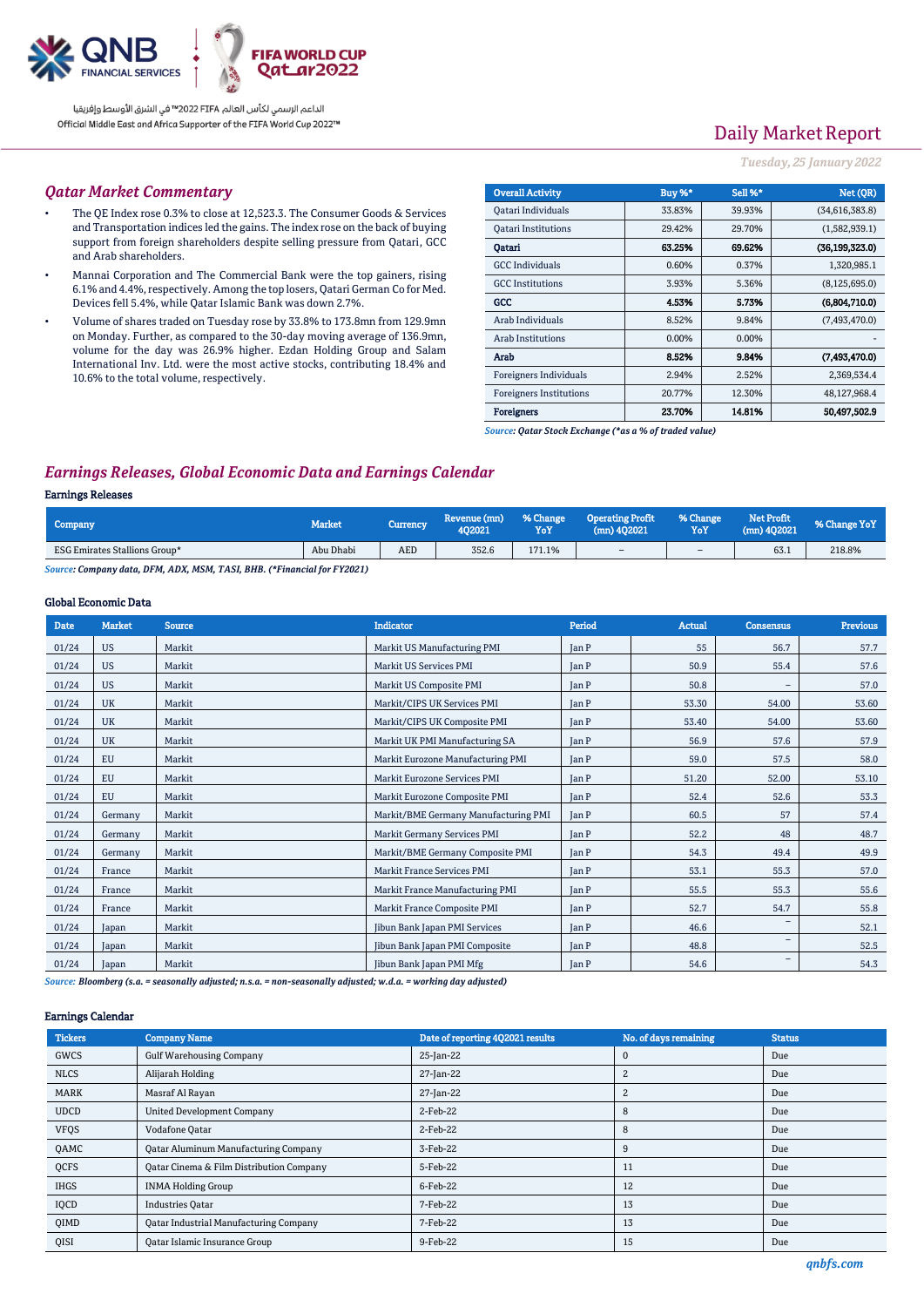

# Daily Market Report

*Tuesday, 25 January 2022*

| <b>Tickers</b> | Company Name                         | Date of reporting 4Q2021 results | No. of days remaining | <b>Status</b> |
|----------------|--------------------------------------|----------------------------------|-----------------------|---------------|
| QLMI           | QLM Life & Medical Insurance Company | 10-Feb-22                        | 1b                    | Due           |
| QEWS<br>____   | Oatar Electricity & Water Company    | 13-Feb-22                        | 19                    | Due           |
| <b>DOHI</b>    | Doha Insurance Group                 | 20-Feb-22                        | 26                    | Due           |

### *Source: QSE*

#### *Qatar*

- QIIK posts 6.8% YoY increase but 44.8% QoQ decline in net profit in 4Q2021, in-line with our estimate – Qatar International Islamic Bank's (QIIK) net profit rose 6.8% YoY (but declined 44.8% on QoQ basis) to QR163.5mn in 4Q2021, in-line with our estimate of QR158.9mn (variation of +2.9%). Total income from financing & investing activities decreased 5.7% YoY in 4Q2021 to QR527.2mn. However, on QoQ basis, total income from financing & investing activities gained 1.0%. The company's total income came in at QR605.8mn in 4Q2021, which represents a decrease of 1.3% YoY. However, on QoQ basis, total Income rose 3.2%. The bank's total assets stood at QR61.8bn at the end of December 31, 2021, up 0.8% YoY (+5.0% QoQ). Financing assets were QR37.0bn, registering a decline of 8.6% YoY (-0.9% QoQ) at the end of December 31, 2021. Customers' current accounts fell 7.0% YoY and 8.2% QoQ to reach QR7.4bn at the end of December 31, 2021. EPS amounted to QR0.59 in FY2021 as compared to QR0.55 in FY2020. QIIK has posted a net profit of QR1,003mn in 2021, which represents an overall growth of 7.0% compared to the previous year. QIIK's board of directors proposed distribution of a cash dividend to shareholders of QR0.375 per share (37.5% of the nominal share value), subject to the approval of its 2021 financial statements by Qatar Central Bank and the bank's AGM. Sheikh Dr Khalid said, "QIIK achieved exceptionally notable results in 2021, in alignment with Qatar's strong overall economic growth. Our nation's economy has been steadily growing across all sectors and indicators, which is due significantly to the vision and guidance of His Highness Sheikh Tamim bin Hamad al-Thani, Amir of the State of Qatar." Sheikh Dr Khalid noted, "Our consecutive accomplishments and overall ranking achieved by QIIK in 2021, prompted global credit rating agencies to acknowledge the high ranking of the bank, as Moody's and Fitch gave the bank the rating of 'A2' and 'A' respectively, with a stable outlook. QIIK chief executive officer Dr Abdulbasit Ahmed al-Shaibei noted, "By the end of the year, total revenue reached QR2.46bn, the bank's total assets reached QR61.8bn and its financing assets stabilized at the end of the year at QR37.03bn. Customers' deposits have also increased to QR38.65bn, representing a growth rate of 6.3%." The CEO said, "The bank continued to improve its operational efficiency (cost to return) during the year 2021, as it decreased further to 18.8%, which is one of the best in the banking sector on both the local and international level. This shows a very high level of competence in managing expenses and revenue, controlling expenditure while simultaneously maintaining a steady growth curve for all of the bank's key financial indicators. "By 2021, QIIK's total equity reached QR8.7bn and the total capital adequacy of the bank under Basel III guidelines at 16.74%, demonstrating the strong financial standing of QIIK in spite of market variables and risks. (QSE, QNBFS Research, Gulf-Times.com)
- Nakilat takes delivery and management of fourth LNG carrier newbuild Nakilat has taken delivery of a new build LNG carrier, "Global Sealine", which will be commercially and technically managed in-house by Nakilat Shipping Qatar Limited (NSQL). Built by Daewoo Shipbuilding & Marine Engineering (DSME) in South Korea, this is the final LNG new build carrier to be delivered to Global Shipping Co. Ltd., a joint venture between Nakilat (60%) and Maran Ventures Inc. (Maran Ventures) (40%). Three of its sister vessels were delivered between 2020-2021 and are all under time charters. With a cargo carrying capacity of 174,000 cubic meters, "Global Sealine" is the second vessel with X-DF propulsion system to join the Nakilat fleet and is chartered to Cheniere Marketing International LLP. Nakilat's Chief Executive Officer Eng. Abdullah Al Sulaiti said: "Nakilat is committed to its environmental goals and supporting the International Maritime Organization's (IMO) carbon intensity reduction targets to reduce carbon emissions by 2030. The addition of this vessel to our fleet allows the company to offer greater operational flexibility to our charterers as the X-DF engine propulsion is

proven to be more fuel efficient and more environmentally friendly due to the lower Carbon emissions. Moreover, the vessel features significantly lower gas boil-off rate, is equipped with onboard reliquefication units and complies with all mandatory international and national regulations pertaining to environmental protection." The delivery of this vessel brings Nakilat's to 74 vessels, which is about 12% of the current global LNG fleet based on carrying capacity. To date, there are 25 LNG carriers, 4 LPG carrier and 1 Floating Storage Regasification Unit (FSRU) vessel being managed and operated in-house by NSQL. (QSE)

- S&P Global Ratings affirmed its issuer and issue credit ratings on three Qatari banks - S&P Global Ratings affirmed its issuer and issue credit ratings on three Qatari banks. The affirmations follow a revision to criteria for rating banks and nonbank financial institutions (see "Financial Institutions Rating Methodology," and "Banking Industry Country Risk Assessment Methodology And Assumptions," both published Dec. 9, 2021, on RatingsDirect). Affirmed the following ratings: QNB Group with (A/Stable/A-1), The Commercial Bank with (BBB+/Stable/A-2), and Qatar Islamic Bank with (A-/Stable/A-2). (Bloomberg)
- Qatar Islamic Insurance to disclose its annual financial results on February 09 – Qatar Islamic Insurance will disclose its financial statement for the period ending December 31, 2021 on February 09, 2022. (QSE)
- Qatar International Islamic Bank to holds its AGM and EGM on 01/03/2022 for 2021 – Qatar International Islamic Bank announced that the AGM and EGM will be held on 01/03/2022. In case of not completing the legal quorum, the second meeting will be held on 07/03/2022. The agenda, timing and the avenue of the AGM/EGM will be announced once approved by the regulators. (QSE)
- Qatar Navigation to disclose its annual financial results on February 09 – Qatar Navigation will disclose its financial statement for the period ending December 31, 2021 on February 09, 2022. (QSE)
- Qatar Navigation holds its investors relation conference call on February 10 to discuss the financial results – Qatar Navigation announced that the conference call with the investors to discuss the financial results for the annual 2021 will be held on February 10, 2022 at 02:00 PM, Doha Time.  $(OSE)$
- Qatargas starts chase for huge North Field offshore pipelay contract Qatargas has initiated the tender process for a project that involves laying several kilometers of offshore pipelines and fiber cables for its giant North Field. Two people familiar with the development told Upstream that the Qatari state-owned giant has issued tender documents for the prized engineering, procurement, construction and installation contract (Package 1). "Technical and commercial offers are likely to be submitted on 30 March," one person confirmed. The work being offered is said to be substantial and is part of the North Field sustainability (NFPS) compression project that aims to maintain the production profile of the gas field. (Bloomberg)
- OBG signs MoU with Qatar Chamber The investment opportunities emerging across high-potential sectors of Qatar's economy, including logistics, advanced manufacturing, sport and digital technol-ogies, will be explored in a forthcoming report by the global research and consultancy firm Oxford Business Group (OBG).The Report: Qatar 2022 will analyse the latest developments in the country's drive to diversify its economy and boost non-oil growth, in line with the objectives laid out in Qatar National Vision 2030.Topical issues set for analysis include the steps taken by the government to support local small and medium-sized busi-nesses. The report will also chart Qatar's efforts to strengthen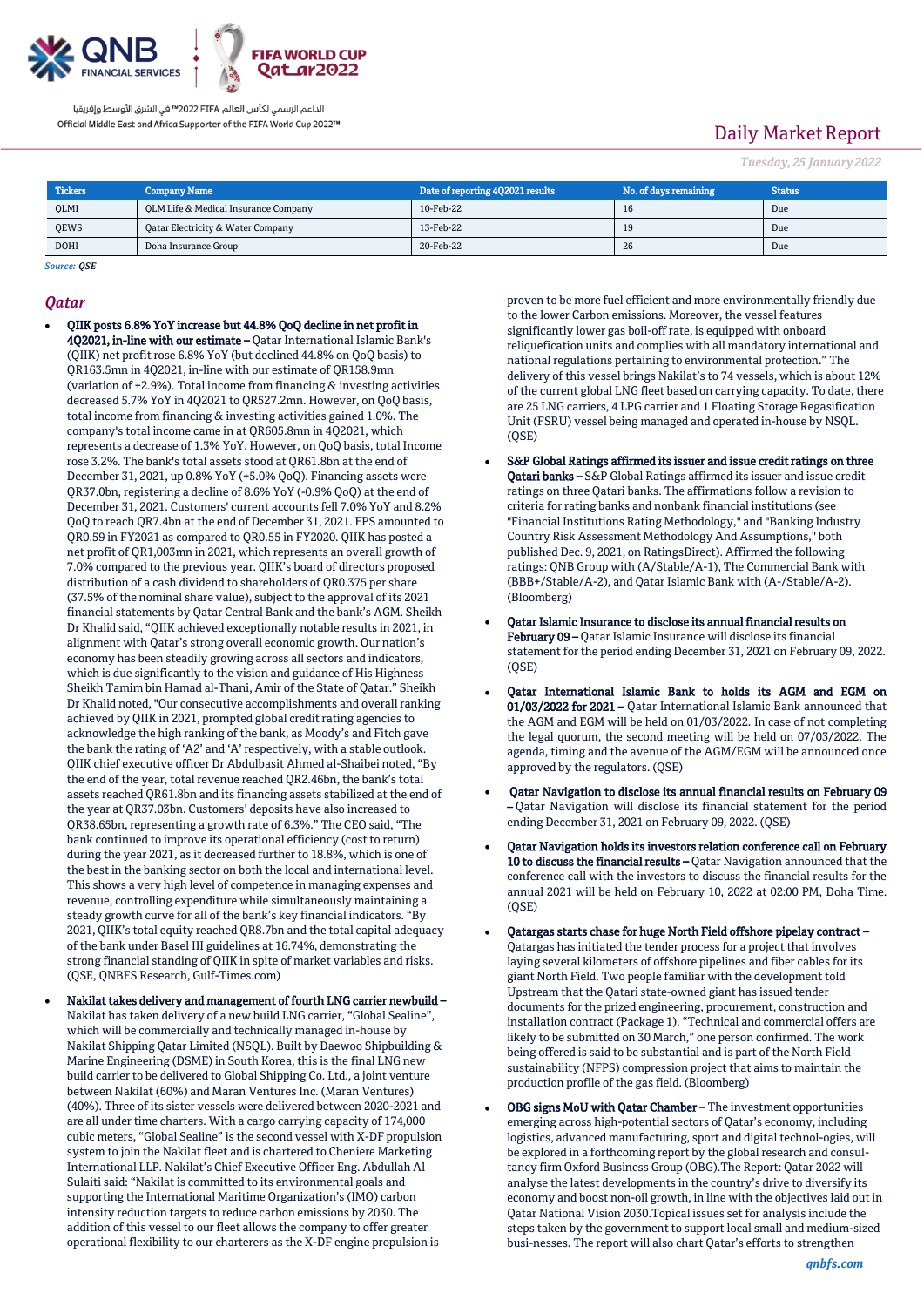

**FIFA WORLD CUP** Qatar2022

الداعم الرسمي لكأس العالم PIFA™ في الشرق الأوسط وإفريقيا Official Middle East and Africa Supporter of the FIFA World Cup 2022™

regional and interna-tional ties as a means of boosting both trade and FDI. The national drive to ensure the education system and curricula reflect the changing job market is another area of focus. (Peninsula Qatar)

- Vertical specific parks key to growing Qatar's startup ecosystem, says industry expert – Similar to the establishment of the Qatar FinTech Hub (QFTH), setting up investment and tech hubs would be essential to the growth of Qatar's startup ecosystem, according to an industry expert. Dr Tejinder Singh, the chapter director of Startup Grind Doha, underscored the need to set up more tech companies in Qatar to serve sectors in the country. "We need to lay our focus on tech; I think that is what we're missing right now. We're missing out on two things: creating vertical specific parks. These two are essential pillars of any startup ecosystem unless you want to build an ecosystem that is non-tech, which is out-ofdate right now," Singh told Gulf Times yesterday. He said, "Startups are predominantly based on tech. What you need is angel funding or seed funding, so you need to set up investment and tech hubs; in that way, more tech players would come, thus enhancing the ecosystem. We still need to see more people focusing on blockchain and other advanced technologies. As of now, we don't have that, so you need to bring these capabilities in place. (Gulf-Times.com)
	- New report to chart the next chapter of Qatar's growth story as FIFA World Cup 2022 draws closer, says OBG report – The investment opportunities emerging across high-potential sectors of Qatar's economy, including logistics, advanced manufacturing, sport, and digital technologies, will be explored in a forthcoming report by the global research and consultancy firm, Oxford Business Group (OBG). 'The Report: Qatar 2022' will analyze the latest developments in the country's drive to diversify its economy and boost non-oil growth, in line with the objectives laid out in Qatar National Vision 2030. Topical issues set for analysis include the steps taken by the government to support local small and medium-sized businesses. The report will also chart Qatar's efforts to strengthen regional and international ties as a means of boosting both trade and FDI. The national drive to ensure the education system and curricula reflect the changing job market is another area of focus. Last September, OBG has signed a memorandum of understanding (MoU) with the Qatar Chamber for its 2022 report. The MoU was signed by Izabela Kruk, country director, OBG, and Saleh bin Hamad al-Sharqi, director general, Qatar Chamber. This comes as part of the co-operation ongoing since 2008 between the two parties. Al-Sharqi said Qatar's diversification efforts and emerging role as a host of major events, such as the forthcoming 2022 FIFA World Cup, were generating a wealth of investment opportunities across the economic sectors, while also working on raising the country's profile on the international stage. (Gulf-Times.com)
- Shura Council discusses price hike, inflation issues The Shura Council on Monday discussed the inflation issue, the rise in the cost of living, and the increase in financial burdens on society, based on a request for general discussion submitted by several members. The Shura Council meeting was chaired by Speaker HE Hassan bin Abdullah Al Ghanim. The Speaker indicated that inflation has witnessed massive jumps in the world during the last period, pointing to the importance of discussing the issue at the local level. It witnessed a great disparity compared to the countries of the region, and needs to take effective steps to address it. He pointed out that inflation and price increases necessitate the Shura Council to discuss its justifications to come up with positive and effective results and solutions. He noted that the wrong consumption culture plays a major role in raising prices, stressing the need to spread awareness about consumption and reduce spending on luxury goods and services. In turn, Deputy Speaker HE Dr Hamda bint Hassan Al Sulaiti said that inflation recently exceeded six percent, while it was expected that it would not exceed 2.5 percent. He indicated that the high inflation rate requires studying the issue and considering the laws that were enacted by the state to regulate the market, prevent monopoly, protect the consumer, and regulate the work of commercial agents. She pointed to the significant rise in freight prices, which in turn affects inflation, stressing in the same context the importance of determining the rental value and increasing subsidized food commodities according to the study of citizens' needs, opening the field for competition and reducing

## Daily Market Report

#### *Tuesday, 25 January 2022*

investment burdens, allowing the opening of shops under residential buildings, and increasing commercial streets. She noted the need to inquire from the competent authorities about these points and determine the appropriate mechanism to deal with them. The Council members explained that the issue of high prices and inflation is a global phenomenon, but it has become a prominent phenomenon in the Qatari society, reaching high levels without clear reasons. (Qatar Tribune)

 Doha named world's second safest city by Numbeo – Doha has again been ranked as the 'second safest city' in the world by Numbeo. Numbeo's Crime Index by City 2022 report covered 459 cities and placed Doha in the second place with respect to low crime rate and safety. (Qatar Tribune)

#### *International*

- Fed tries to match economic risks against market's rush to tighten The Federal Reserve may not raise interest rates until March, but officials' tougher language about inflation is already kicking in, with borrowing costs rising for everyone from homebuyers to the federal government and stock markets kicking off the year deep in the red. The pace of that adjustment now poses an unexpectedly urgent question for US central bank officials at their latest two-day policy meeting this week: Are financial markets tightening too fast for what the Fed intends in its inflation battle, or is the Fed the one underestimating what will ultimately be needed to slow the pace of price increases? In their most recent projections, issued in December, policymakers said they expected as many as three quarter-percentage-point rate increases this year, with more in the cards in 2023 and 2024. But those projections never raise the Fed's benchmark overnight interest rate above the "neutral" level that would actually restrict the economy. Yet inflation still falls, a best-of-allworlds outcome some analysts see as unrealistic. "The U.S. is facing the highest inflation since 1982 and there is compelling evidence that a good chunk of it will persist. The Fed has never responded this slowly ... and even today is signaling a benign hiking cycle," wrote Ethan Harris, the head of global research at Bank of America. "The biggest near-term risk is right in front of us: that the Fed is seriously behind the curve and has to get serious." (Reuters)
- PMI: UK businesses suffer January chills as cost pressures rage British business activity cooled unexpectedly this month to an 11-month low but cost pressure stayed high, according to a survey that leaves the Bank of England on track to raise interest rates next week. The IHS Markit/CIPS Composite Purchasing Managers Index (PMI) slipped in January to 53.4 from 53.6. While remaining above the 50 dividing line between growth and contraction, a Reuters poll of economists had pointed to a reading of 55.0. The spread of the Omicron variant of coronavirus again hit consumer-facing companies and manufacturers said orders grew at the weakest pace for a year - although business and financial services companies saw a quicker rate of expansion. The flash PMIs suggested a similar level of economic performance for Britain, Germany and France, the three largest European economies. "All told, this PMI survey suggests that the (UK) economy is suffering a hangover from the surge in Omicron cases. Even so, we still think GDP will recover fairly swiftly over the rest of Q1," said Adam Hoyes, economist from consultancy Capital Economics. (Reuters)
- PMI: Eurozone recovery stumbled in Jan as Omicron hit services The Eurozone economic recovery weakened this month, despite an upturn in Germany where factories benefited from an easing in supply chain bottlenecks, as renewed restrictions put a dent in the bloc's dominant services industry, a survey showed. With the Omicron coronavirus variant sweeping across Europe governments have been encouraging citizens to stay home and avoid socializing while soaring prices have discouraged consumers from spending. IHS Markit's Flash Composite Purchasing Managers' Index, seen as good gauge of overall economic health, dropped to 52.4 in January from 53.3 in December, its lowest since February and below the 52.6 predicted in a Reuters poll. That headline number was affected by the services PMI, which dropped to a nine-month low, although it remained in growth territory. With customers staying home, growth in demand for services almost dried up. The new business index sank to its lowest reading since April last year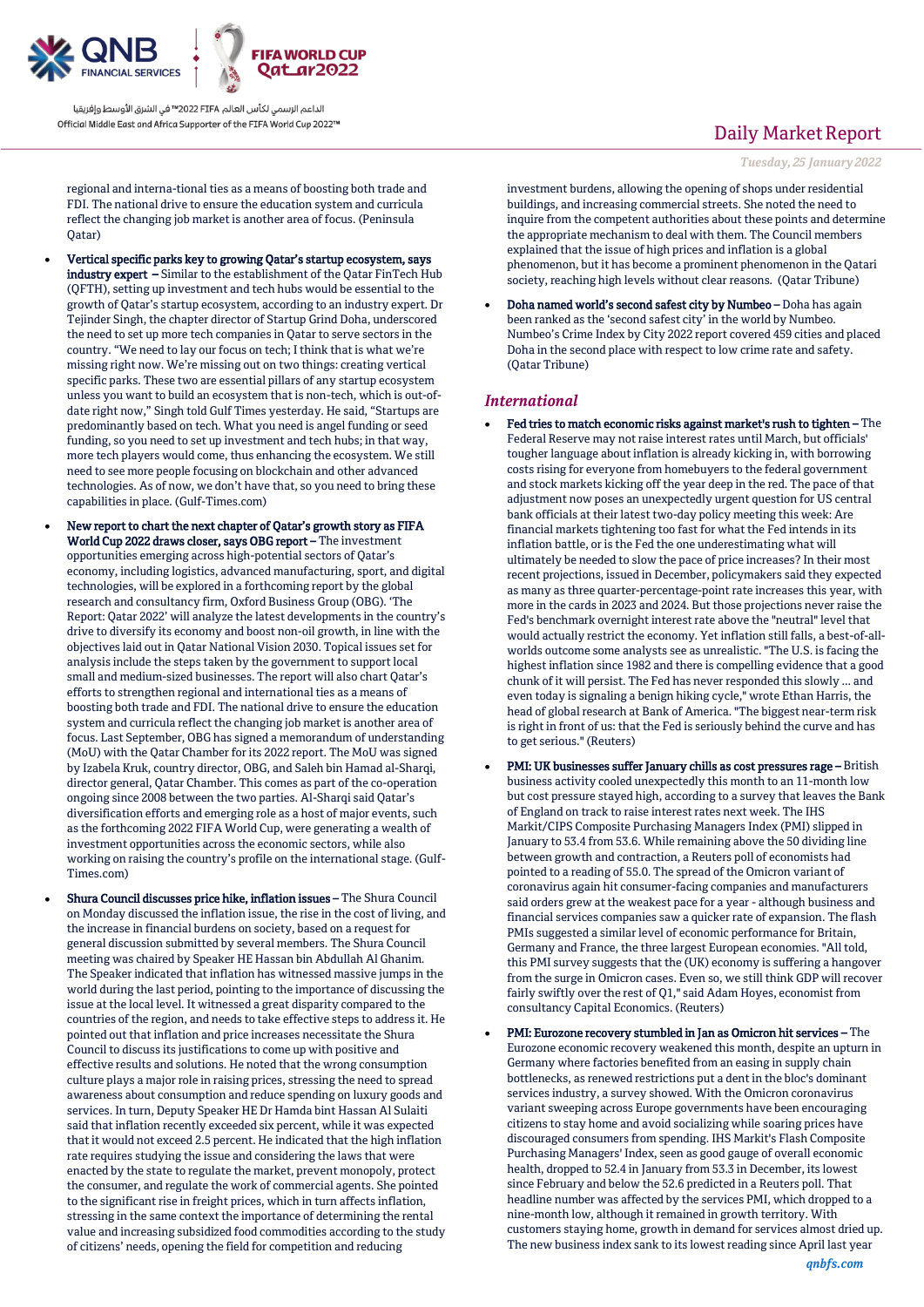

just before parts of the economy reopened after a stricter lockdown. (Reuters)

 Bundesbank: German economy likely shrunk in Q4 – Germany's economy likely shrank in the fourth quarter as manufacturing remained constrained by supply bottlenecks and consumption dropped on renewed coronavirus fears, the Bundesbank said in a monthly report on Monday. Growth in Europe's biggest economy stalled in the autumn as supply shortages and shipping bottlenecks held back its vast industrial sector, even as consumption held up relatively well. But household consumption also took a hit late in the year over fears about the Omicron variant, which forced businesses to bring back restrictions on activity. "The adjustments in behaviour and the triggered containment measures in some cases had a significant impact on economic activity in the service sector, especially in December," the Bundesbank said. "Germany's real gross domestic product is likely to have fallen slightly in the final quarter of 2021." (Reuters)

#### *Regional*

- Gulf economies seen to grow faster in 2022; oil fall biggest threat The economies in the six-member Gulf Co-operation Council will grow at their fastest paces in several years, according to a Reuters poll of economists who cautioned the risk to that outlook was skewed to the downside. Crude oil prices, a major driver for Gulf economies, climbed to their highest since 2014 last Wednesday, driven by escalating global political tensions involving major producers including UAE and Russia, which could worsen already tight supplies. That is bullish news for the six wealthy oil-exporting countries in the region. The January 11-19 poll of 25 economists forecast all six economies in the Gulf Co-operation Council would grow faster this year than was expected three months ago. Saudi Arabia was predicted to top the list with growth of 5.7%, followed by Kuwait and UAE with 5.3% and 4.8% respectively. Economic growth in Qatar, Oman and Bahrain was expected to average between 3%-4% for 2022. (Gulf-Times.com)
- Oil prices rise on supply disruption jitters as geopolitical tensions grow Oil prices climbed on Tuesday, regaining some of the ground lost in the previous day's sharp losses, on concerns over possible supply disruptions amid rising geopolitical tensions in both Eastern Europe and the Middle East. Brent crude futures rose 48 cents, or 0.6%, to \$86.75 a barrel at 0116 GMT, reversing a 1.8% fall in the previous session. US West Texas Intermediate (WTI) crude futures climbed 34 cents, or 0.4%, to \$83.65 a barrel, having slid 2.2% on Monday. Oil prices reached seven-year highs last week, bolstered by tight worldwide supply and resurgent global demand. (Zawya)
- The fastest economic growth for the Gulf states in 2022… Saudi Arabia is at the top of the list with 5.7% – An economic poll expected that the Gulf countries would witness the fastest economic growth in years, but economists warned that the possibility of a drop in oil prices represents the biggest challenge to these expectations. According to "Reuters", 25 economists said in the poll, which was conducted from January 11 to 19, that the six countries will witness faster growth this year than was expected three months ago. According to the survey, Saudi Arabia topped the list of expectations with a growth of 5.7%, followed by Kuwait and the UAE with a growth of 5.3 and 4.8%, respectively. It is expected that Qatar, Oman and Bahrain will witness an average growth between 3.0 and 4.0% in 2022, and if this is achieved, this will be the best growth rate witnessed by these countries in several years. For his part, Khadija Haq, Head of Research and Chief Economist at National Bank of Dubai, said, "Despite the relatively tight fiscal policy and some external headwinds, we expect Gulf economies to witness faster growth in 2022 as they continue to benefit from the progress achieved in 2021.' "Although the outlook for 2022 is still relatively constructive, there is still a high degree of ambiguity, especially with regard to the evolution of the pandemic," she added. As the global economy grapples with the possibility of persistent inflation, the outlook for prices in the region is modest but mixed. Inflation is expected to remain between 2.0 and 2.8% this year, and the lowest reading was for Saudi Arabia, the UAE and Oman at 2.0%, and the highest was in Qatar at 2.8%. Saudi Arabia will witness economic growth of 5.7% this year, and if this is achieved, it will

## Daily Market Report

#### *Tuesday, 25 January 2022*

be the fastest growth rate since 2012 when oil prices averaged \$ 111 a barrel. According to the poll, dependence on energy prices accompanies the challenge of economic recovery being negatively affected by any price turmoil due to geopolitical tensions or the global economic slowdown. Nine of the ten economists who answered an additional question said that any drop in oil prices and the emergence of new mutations from the Corona virus are the biggest risks to growth in the Gulf Cooperation Council this year. (Bloomberg)

- Refinitiv: Value of M&A deals in MENA reached more than \$109bn in 2021 – Mergers & Acquisitions (M&A) that had any MENA involvement totaled \$109.1 billion throughout 2021, a 57% increase from last year and the third year where any MENA involvement M&A volumes surpassed \$100bn, according to newly released Refinitiv data. A total of 1,141 deals was recorded in 2021, a 40% increase from 2020 and the highest annual total since records began in 1980. M&A involving a MENA target reached \$72.9bn, making it the second-highest total since records began in 1980 and the strongest year of the number of deals with 863 deals in 2021. On the other hand, outbound M&A totaled \$30.2bn in 2021, up 198% from 2020 and a six-year high. The largest M&A deal in the MENA region of 2021 was Aramco Gas Pipelines Co in a deal worth \$15.5bn lease and leaseback agreement for its gas pipeline network. Saudi Arabia was the most targeted nation with \$27.3bn in M&A activity, equivalent to half of target M&A recorded in the region. Energy and Power was the most active sector with \$38.8bn in deal activity, representing a 189% increase from last year. (Zawya)
- Saudi Arabia takes over the presidency of the Gulf Commercial Arbitration Center – Saudi Arabia took over the presidency of the Commercial Arbitration Center for the Cooperation Council for the Arab States of the Gulf, after the announcement was made during the meeting of the Center's Board of Directors (via video communication), which was held last December 2021. The transfer of the presidency to the representative of Saudi Arabia in the center, Counselor Fahd bin Ali Al-Omari, comes in accordance with what is applied in the meetings of the Cooperation Council. (Bloomberg)
- Aramco signs 50 MoUs at iktva forum Aramco's supply chain resilience has been further enhanced by the signing of 50 new memoranda of understanding (MoUs) at the In-Kingdom Total Value Add (iktva) Forum and Exhibition under way in Dhahran. The 6th edition of the event was inaugurated by HRH Prince Saud bin Nayef bin Abdulaziz Al-Saud, Governor of the Eastern Province, in the presence of HRH Prince Abdulaziz bin Salman bin Abdulaziz Al Saud, Minister of Energy, HRH Ahmed bin Fahd Al Saud, Deputy Governor of the Eastern Province, and Yasir Othman Al-Rumayyan, Chairman of Aramco's Board of Directors. Progress in the company's flagship business continuity initiative is being showcased at the three-day gathering, which runs from January 24 to 26 at Dhahran Expo. (Zawya)
- Saudi Arabia's SABIC Agri-Nutrients plans to buy 49% of ETG Inputs Holdco – Saudi Arabian fertilizers maker SABIC Agri-Nutrients said on Monday it had signed a binding agreement to acquire a 49% stake in ETG Inputs Holdco LTD. ETG Inputs Holdco blends and distributes fertilizers, seeds and agro-chemicals directly to farmers and customers in several countries in Africa, according to information on its website. The transaction is based on an enterprise value of \$320 million, and subject to regulatory approvals and other terms and conditions, SABIC Agri-Nutrients said in a regulatory disclosure. The company said it will finance the acquisition through company's resources, in addition to bank facilities. (Reuters)
- Saudi bus operator SAPTCO signs \$39.8mn deal for new transport project – Bus operator Saudi Public Transport Company (SAPTCO) has signed a contract worth more than SR149.6mn (\$39.8 million) for a public bus transport project in Saudi Arabia. The contract for the project, which will be implemented in Dammam City and Al-Qatif governorate, has been signed with the Eastern Province Municipality, SAPTCO told the Saudi Stock Exchange (Tadawul) late Sunday. The project will be carried out in five years and is expected to have a positive impact on the company's revenues during the first half of 2022. (Zawya)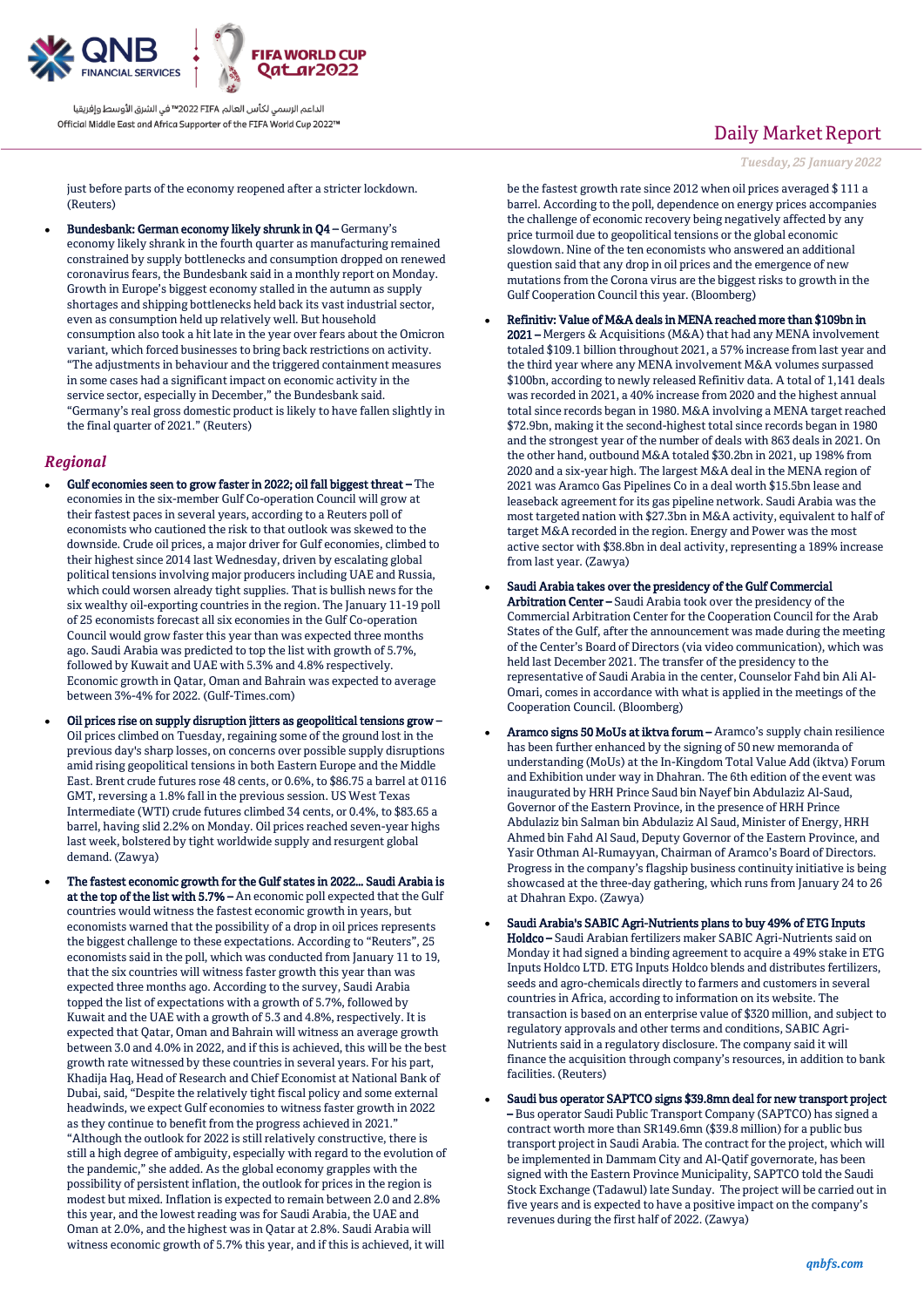

- Aldar enters agreement with EWEC to adopt clean energy across all assets – Aldar Properties (Aldar) has entered a clean energy agreement with Emirates Water and Electricity Company (EWEC), a leading company in the integrated coordination of planning, purchasing and supply of water and electricity across the UAE. Through the agreement, 100% of Aldar's owned and managed operating assets will be powered by EWEC's clean energy sources for up to five years in a move that aims to promote the adoption of clean energy and support the expansion of decarbonisation in the real estate sector. (Zawya)
- DLD signs MoUs with three entities specialized in smart real estate solutions – Dubai Land Department (DLD) has signed memoranda of understanding (MoUs) with three companies specialized in providing smart and advanced real estate solutions: Bayut, DXBinteract.com, and Property Finder. The MoUs aim to provide Dubai's real estate market with the best solutions that rely on data and interactive reports, which contributes to enhancing the digital transformation trends witnessed by Dubai's real estate sector as well as supports DLD's vision of positioning Dubai as the world's premier real estate destination and a byword for innovation, trust, and happiness. Through the MoUs, the three companies will provide qualitative, private and interactive data on real estate prices by region, and according to real estate construction, including the regional buying and selling prices, and the changing data that takes place in the real estate market during price changes, among others, depending on the stage it is going through. (Zawya)
- Abu Dhabi ADX says could see first SPAC listing this year The Abu Dhabi Securities Exchange (ADX) could see its first SPAC listing this year following the approval of a regulatory framework around blank cheque companies by the Securities and Commodities Authority. SPACs, or Special Purpose Acquisition Companies, raise funds to acquire private companies with the purpose of taking them public by listing on stock markets rather than through traditional IPOs. The SPAC regulatory framework was developed by ADX and Abu Dhabi's Department of Economic Development (DED), along with the SCA. The move is in line with the emirate's strategy to develop its capital markets and bring in new investors. (Zawya, Reuters)
- Abu Dhabi Ports to set up oil & gas logistics base at Mugharraq for Eni Abu Dhabi Ports Group has signed a new agreement with Eni Abu Dhabi B.V., a branch of the Italian energy company, to establish a marine logistics base at Mugharraq Port supporting offshore drilling operations in the heart of Al Dhafra region. Mugharraq Port's ultra-modern infrastructure and its strategic location close to the region's offshore oil and gas facilities will be made available to Eni Abu Dhabi operations, the ports group said in a statement on Monday. Eni has been present in Abu Dhabi since 2018 with a 10% stake in the Umm Shaif and Nasr Offshore concession plus a 5% stake in the Lower Zakum concession. It was also awarded a 25% stake in ADNOC's Ghasha sour gas field concession. (Zawya)
- Kuwait KPC unit discovers gas condensate in Indonesia A unit of state energy company Kuwait Petroleum Corporation has discovered natural gas condensate at its offshore blocks in Indonesia. According to Kuwait Foreign Petroleum Exploration Co. (KUFPEC) the discovery was made "through the successful drilling of the Anambas-2X well in 288 feet (88 meters) of water." This is company's first discovery at an offshore block, it said in a statement on Sunday. KUFPEC, which is international oil company engaged in exploration, development and production of crude oil and natural gas active in Africa, Middle East, Asia, and Australia, said it would continue drilling at the site to determine the well's production capacity. Last year, the company said its Malaysian subsidiary made a gas discovery off Sarawak, Malaysia. (Zawya)
- Kuwait parliament to take up capital hike plan for KCB Kuwait's National Assembly will meet in a special session on Tuesday to discuss a proposal to increase the capital of state-owned Kuwait Credit Bank (KCB). The move comes as government officials are looking for ways to enable the bank to finance real estate loans in the Gulf state, Kuwait News Agency (KUNA) said.The proposed capital increase was taken up in a meeting on Sunday that was attended by Kuwait's Finance Minister and Minister of State for Economic and Investment Affairs Abdulwahab

### Daily Market Report

*Tuesday, 25 January 2022*

Al-Rushaid, as well as officials from Kuwait Fund for Arab Economic Development (KFAED) and KCB. (Zawya)

 OMR155mn renewable energy project opens in Oman – Oman's largest and one of its newest solar power plants is capable of providing clean electricity to 50,000 homes, marking a big step in the country's efforts to move towards renewable and sustainable sources of energy. The Ibri II Solar PV plant, which is in the governorate of Al Dhahirah, was officially inaugurated yesterday under the patronage of Sayyid Hamoud bin Faisal Al Busaidi, the Minister of Interior. (Bloomberg)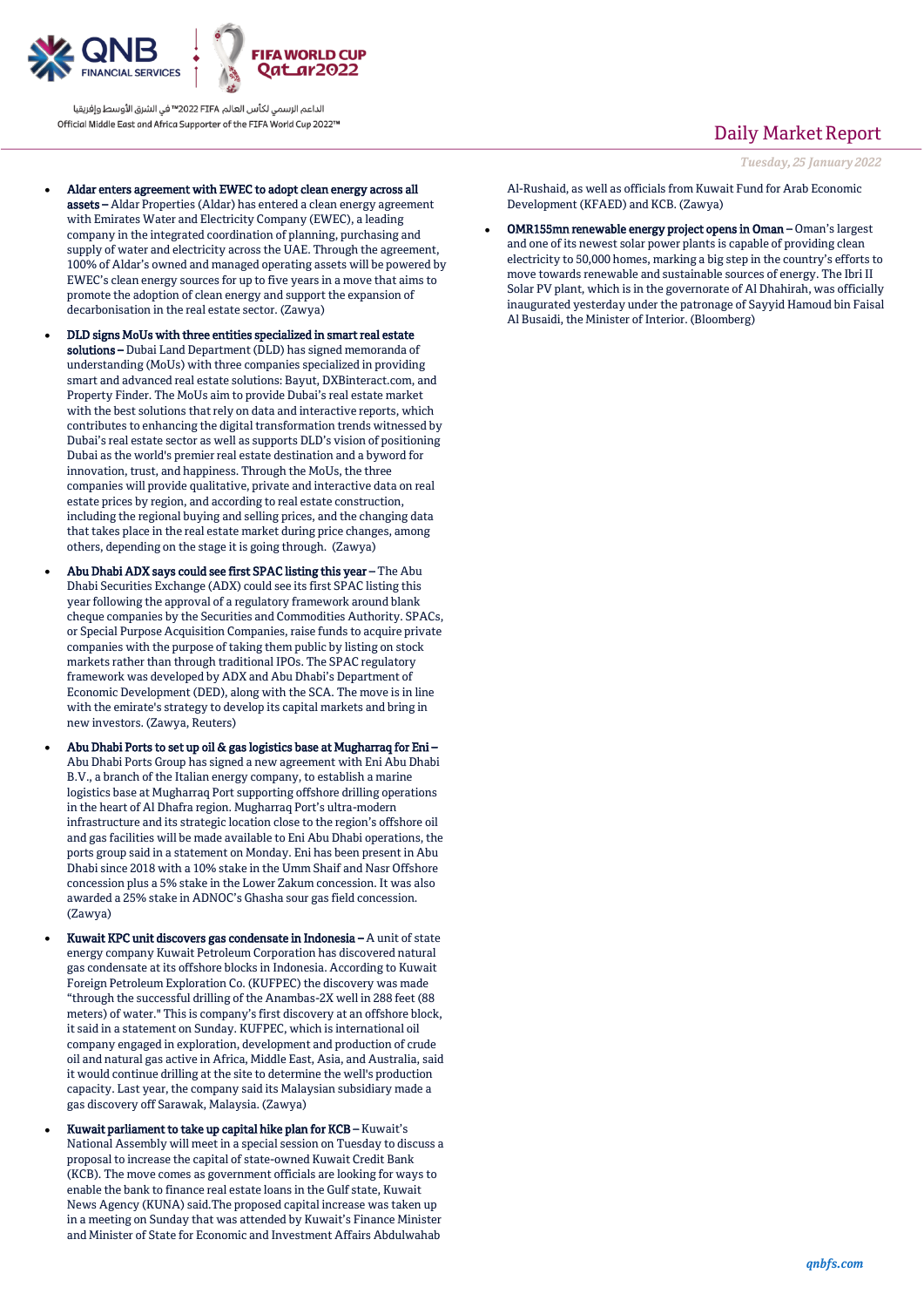

## Daily Market Report

*Tuesday, 25 January 2022*

### *Rebased Performance*



*Source: Bloomberg*





*Source: Bloomberg*

| <b>Asset/Currency Performance</b>    | Close (\$) | 1D%   | WTD%  | YTD%  |
|--------------------------------------|------------|-------|-------|-------|
| Gold/Ounce                           | 1,843.06   | 0.4   | 0.4   | 0.8   |
| Silver/Ounce                         | 23.99      | (1.3) | (1.3) | 2.9   |
| Crude Oil (Brent)/Barrel (FM Future) | 86.27      | (1.8) | (1.8) | 10.9  |
| Crude Oil (WTI)/Barrel (FM Future)   | 83.31      | (2.1) | (2.1) | 10.8  |
| Natural Gas (Henry Hub)/MMBtu        | 4.17       | 2.0   | 2.0   | 13.9  |
| LPG Propane (Arab Gulf)/Ton          | 115.00     | (1.9) | (1.9) | 2.4   |
| LPG Butane (Arab Gulf)/Ton           | 142.88     | (1.3) | (1.3) | 2.6   |
| Euro                                 | 1.13       | (0.2) | (0.2) | (0.4) |
| Yen                                  | 113.95     | 0.2   | 0.2   | (1.0) |
| GBP                                  | 1.35       | (0.5) | (0.5) | (0.3) |
| CHF                                  | 1.09       | (0.3) | (0.3) | (0.2) |
| <b>AUD</b>                           | 0.71       | (0.6) | (0.6) | (1.6) |
| <b>USD Index</b>                     | 95.92      | 0.3   | 0.3   | 0.3   |
| <b>RUB</b>                           | 78.77      | 1.7   | 1.7   | 5.5   |
| <b>BRL</b>                           | 0.18       | (0.5) | (0.5) | 1.5   |
| Source: Bloomberg                    |            |       |       |       |

*Source: Bloomberg*

| <b>Global Indices Performance</b>                                                                                                                                | <b>Close</b> | 1D%*  | WTD%* | YTD%*  |
|------------------------------------------------------------------------------------------------------------------------------------------------------------------|--------------|-------|-------|--------|
| <b>MSCI World Index</b>                                                                                                                                          | 3,005.52     | (0.6) | (0.6) | (7.0)  |
| DJ Industrial                                                                                                                                                    | 34,364.50    | 0.3   | 0.3   | (5.4)  |
| <b>S&amp;P 500</b>                                                                                                                                               | 4,410.13     | 0.3   | 0.3   | (7.5)  |
| NASDAQ 100                                                                                                                                                       | 13,855.13    | 0.6   | 0.6   | (11.4) |
| STOXX 600                                                                                                                                                        | 456.36       | (4.0) | (4.0) | (6.9)  |
| <b>DAX</b>                                                                                                                                                       | 15,011.13    | (4.0) | (4.0) | (5.4)  |
| <b>FTSE 100</b>                                                                                                                                                  | 7,297.15     | (3.4) | (3.4) | (1.8)  |
| <b>CAC 40</b>                                                                                                                                                    | 6,787.79     | (4.1) | (4.1) | (5.6)  |
| Nikkei                                                                                                                                                           | 27,588.37    | 0.1   | 0.1   | (3.0)  |
| <b>MSCI EM</b>                                                                                                                                                   | 1,222.16     | (1.8) | (1.8) | (0.8)  |
| <b>SHANGHAI SE Composite</b>                                                                                                                                     | 3,524.11     | 0.2   | 0.2   | (2.8)  |
| <b>HANG SENG</b>                                                                                                                                                 | 24,656.46    | (1.2) | (1.2) | 5.5    |
| <b>BSE SENSEX</b>                                                                                                                                                | 57,491.51    | (3.1) | (3.1) | (1.5)  |
| Bovespa                                                                                                                                                          | 107,937.10   | (2.0) | (2.0) | 3.9    |
| <b>RTS</b><br>$\mathbf{B}$ $\mathbf{I}$ $\mathbf{I}$ $\mathbf{A}$ $\mathbf{A}$ $\mathbf{B}$ $\mathbf{C}$ $\mathbf{I}$ $\mathbf{A}$ $\mathbf{A}$<br>$\sim$ $\sim$ | 1,288.17     | (8.1) | (8.1) | (19.3) |

*Source: Bloomberg (\*\$ adjusted returns)*